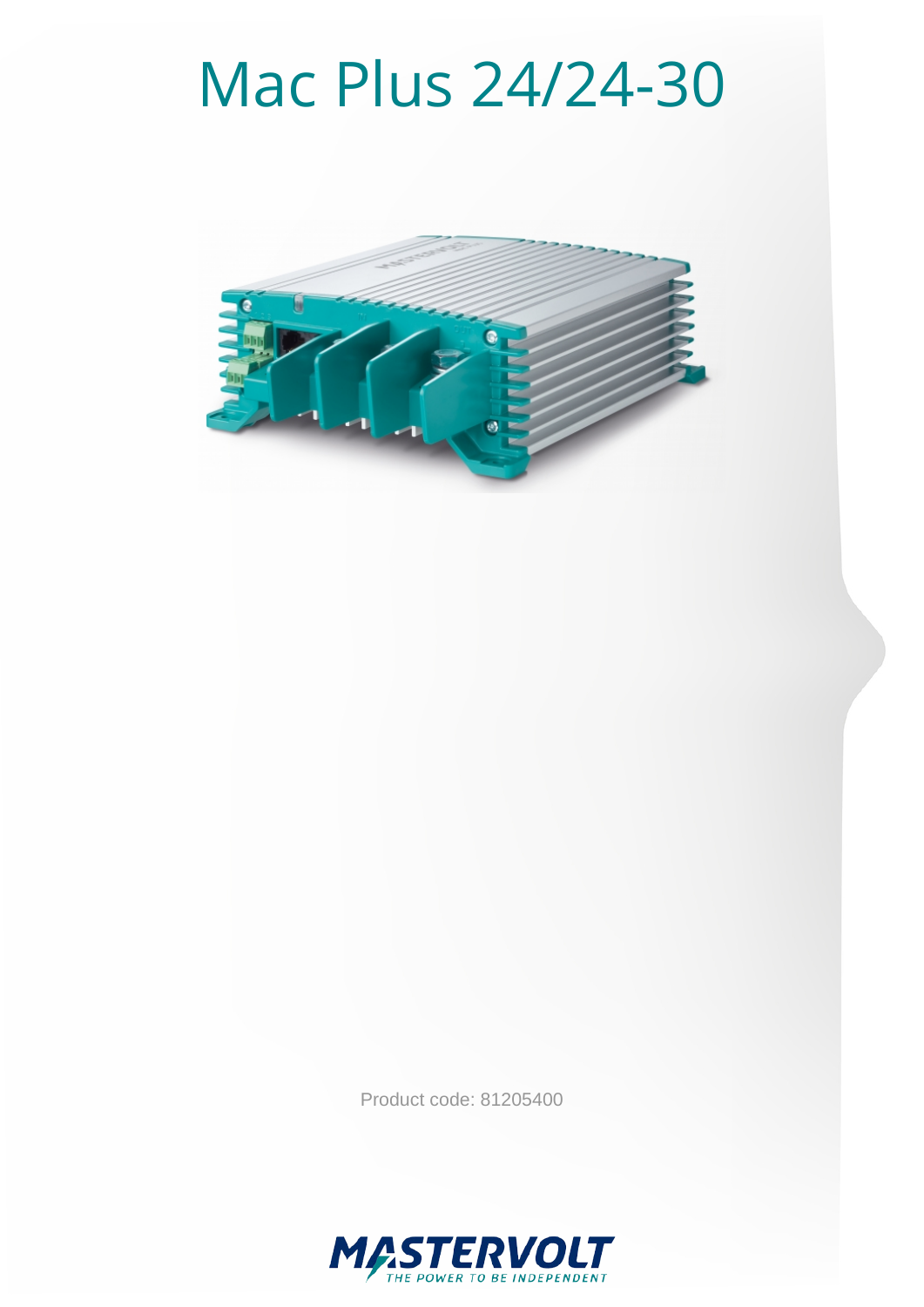Charging the service batteries on board of a vehicle or vessel can be challenging. Recharging tends to take a long time and batteries may not receive a full charge. This is a common problem found in boats, service vans, campers and trucks. Smart alternators and start/stop systems make the problem even worse.

#### **Robust DC-DC charger guarantees optimal condition of your service battery**

Traditionally, a service battery is linked to the starter battery by means of a charge relay. The starter battery is located close to the alternator and receives most of the charge current. However, the service battery is usually further away. Long cables cause voltage drop, leading to slow charging, resulting in failing appliances and premature failure of the battery.

Modern, fuel efficient engines are equipped with smart alternators, following regulations such as Euro 5 and Euro 6. Instead of a constant output, smart alternators provide a variable voltage; after a brief charging period, voltage is reduced and the charging stops. Furthermore, the energy produced by regenerative braking leads to voltage peaks. Service batteries coupled in the traditional way will receive hardly any charge and may be damaged by these peak voltages.

To solve these issues, Mastervolt introduces the Mac Plus DC-DC chargers, available in 12 V or 24 V. The Mac Plus monitors the service battery and compensates the voltage loss. The proven 3-step charge method ensures a quick and safe charge. Moreover, by stabilizing the charge voltage, Mac Plus protects your service battery and sensitive equipment.

The Mac Plus is your battery's best friend. It monitors your service battery and makes sure it's always fully charged, maximising the lifetime of your battery.

#### **Features**

- · Fast and safe charging during short trips.
- · Fanless design for silent operation.
- · Suitable for flooded, Gel, AGM and Li-Ion batteries (incl. LiFePO4).
- · Charges even fully depleted batteries.
- · Engine run detection protects starter battery.
- · Adjustable current limits to meet Euro 5/6 requirements.
- · Voltage stabilisation protects sensitive equipment, lights and loads.
- · Parallel operation to obtain charging capacities well over 100 Amps.
- · MasterBus for intelligent system monitoring and automation.
- · Temperature compensation and voltage sense for an optimal charging result.
- · E-mark certification for mobile applications.
- · Power supply mode.
- · Heavy duty connections for easy installation and quick set up via DIP switches.

#### **Applications**

Boost charge voltage when service battery is located further from charging source or in systems with a smart alternator. When a stable power supply or different system voltage is needed.

#### **Euro 5/6 solution**

Charging service batteries in Euro 5/6 applications? The Mac Plus provides constant power to the service battery, even when the alternator is inactive.

## **Parallel operation**

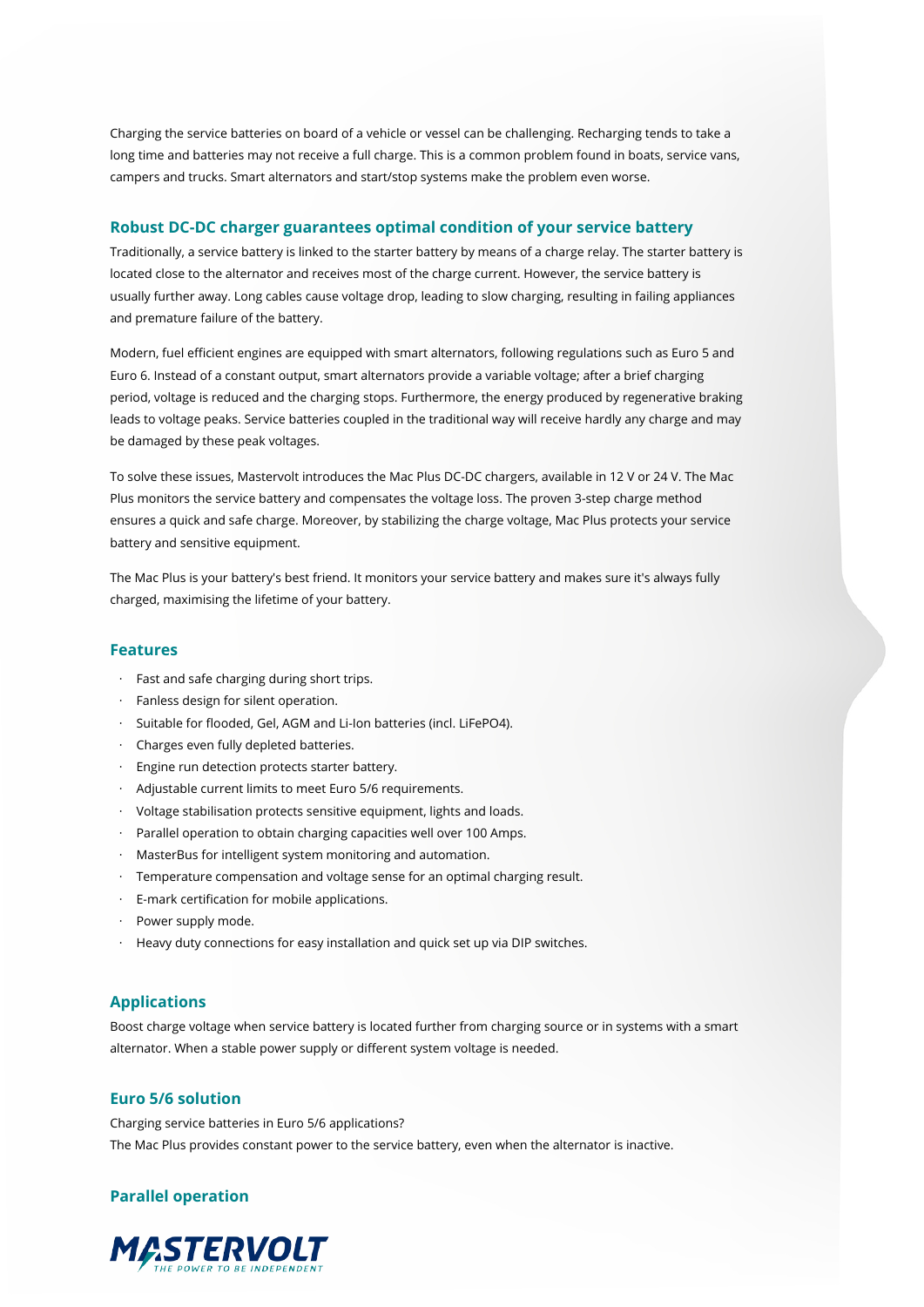The parallel configuration of several units will provide you over 100 amperes. Advanced high-frequency technology with modern microprocessors ensures minimum power loss when switching from 24 to 12 V and vice versa.